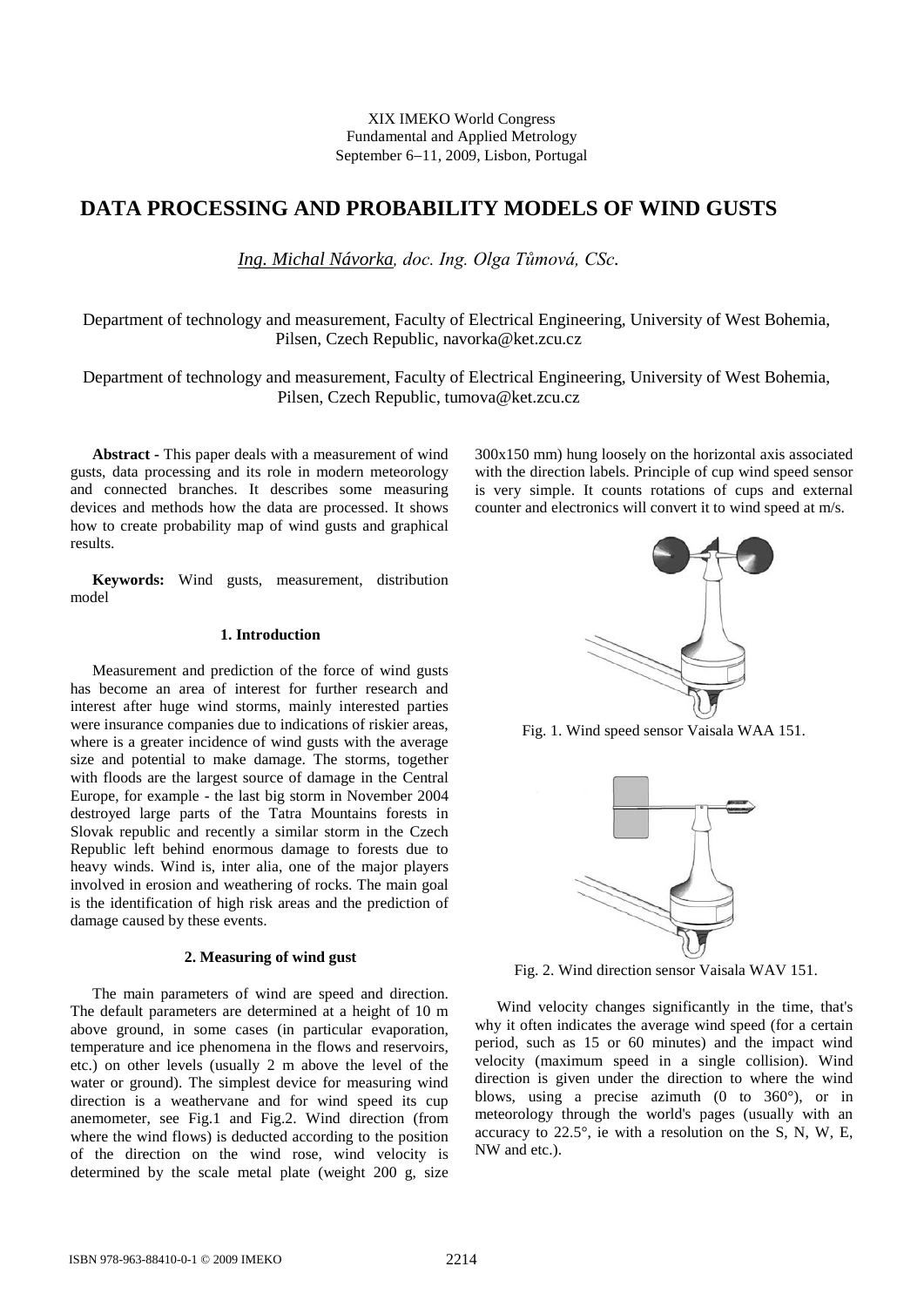Measured wind gusts are short-term maximum rate of flow caused by fluctuations in the specific meteorological conditions due to a strong flow over an uneven surface or where barriers to wind are. Wind - especially wing gusts can be affected by other meteorological events like bigger storms, movement of cold and hot fronts or local thermal change, which should leads to stronger winds or gusts. Wind gusts are estimated or recently measured at selected stations using special anemometers, based on principle of Pitot tube. Today, the automated stations measured continuously and wind gusts are recorded to the database, which is then sent to a central node.

## **3. Methodic and procedures**

Data (wind speed, direction and date) have been exported from the central database of Czech hydrometeorology institute in format of Microsoft Excel. The measured data was in two sets, consisting of the entire wind data collection of individual stations in the West Bohemian region. Data were measured in period of 15 minutes. In the complete data there was a lack of diversity because some stations are still the old type and data was only stored for 1 hour. This creates a certain imbalance between the values but not affect the processing of final results.

First step was to clean up the data from the error of measuring instruments or recording errors. This was done on the basis of considerations about the maximum possible size of the impact of wind in our geographical conditions. On this basis, it has been established interval with measured wind gusts, values outside this interval were deleted and they weren't substitute by any other value, so there was created an empty space in the table. If the values were close to the maximum value of the interval, they were examined and assessed independently by meteorological events that occurred in specific time, such as the transition front or greater storm. This procedure can add error to probability models, but errors at essential file must be deleted, because for creation of models are used highest values of wind from every year or month. So some outlier value can destroy objectivity of whole probability model.

The error values cleanup was made by simple macros in Microsoft Excel. The proposed macros were based on the assumption that if the values of wind velocity will be organized by size, at the top of the table will be the greatest value. If the greatest values will be significantly out of interval, they will be sought in the original table and will be deleted. It is also based on the assumption that the error of device will be really small, less than 1%, otherwise these instruments and recording methods weren't be used by Czech hydrometeorology institute.

After removal of errors and putting the table in the original layout, it was performed basic statistical evaluation and the creation of probability model. The results of individual values should determine which method is the best model for determining the probability of impact of wind gust with the return period of 5, 10, 15, 20, 25, 30, 40, 50, 75 and 100 years.

### **4. Used distribution models**

For comparison were selected 5 probability models: Gumbel distribution, Weibull distribution, logarithmic normal distribution, and two special meteorological distributions - Lieblein method for the year maximum and analysis of individual storms. This comparison has been made on a small file containing only West bohemia and Carlsbad region. This region contains 10 professional meteorological stations and other amateurs or automaticity measuring machines. Stations are marked at central database by GPS position and represented by sign, for example station Cheb has sign as L3CHEB01. First part of sign is station type, second means name of station or its acronym and third is number of station in city. The third part is for example for larger cities, where are more than one station.

Tab. 1 shows output of distributions models with time of return 50 years of wind gust (probability models) created for station Primda and Cheb. It also shows comparison between distribution model created from source data of years 1959 to 2007 and distribution model based on data of years 2000 to 2007. Same is for Tab. 2 with difference at time of return 5 years.

Table 1. Example of data table of probability models with time of return 50 years.

|                        | Wind speed $[m/s]$                    |           |                                 |           |  |
|------------------------|---------------------------------------|-----------|---------------------------------|-----------|--|
|                        | <b>Station L2PRIM01</b><br>Primda     |           | <b>Station</b><br>L3CHEB01 Cheb |           |  |
| Time<br>section(years) | 1959-2007                             | 2000-2007 | 1991-2007                       | 2000-2007 |  |
|                        | <b>Results of distribution models</b> |           |                                 |           |  |
| Gumbel                 | 49,41                                 | 45,21     | 34,91                           | 29,89     |  |
| Weibull                | 46,32                                 | 40,13     | 33,67                           | 53,49     |  |
| Lognormal              | 46,75                                 | 40,36     | 33,91                           | 33,59     |  |
| Lieblien               | 48,19                                 | 44,69     | 33,31                           | 28,67     |  |
| Ind. storm             | 49,25                                 | 45,76     | 36,38                           | 30,63     |  |

Table 2. Example of data table of probability models with time of return 5 years.

|                | Wind speed [m/s]                      |           |                                        |           |  |  |  |
|----------------|---------------------------------------|-----------|----------------------------------------|-----------|--|--|--|
|                | <b>Station L2PRIM01</b><br>Přimda     |           | <b>Station L3CHEB01</b><br><b>Cheb</b> |           |  |  |  |
|                |                                       |           |                                        |           |  |  |  |
| Time           | 1959-2007                             | 2000-2007 | 1991-2007                              | 2000-2007 |  |  |  |
| section(years) |                                       |           |                                        |           |  |  |  |
|                | <b>Results of distribution models</b> |           |                                        |           |  |  |  |
| Gumbel         | 38,59                                 | 35,11     | 24,99                                  | 25,99     |  |  |  |
| Weibull        | 38,86                                 | 34,92     | 25,12                                  | 28,08     |  |  |  |
| Lognormal      | 38,44                                 | 34,75     | 28,18                                  | 26,04     |  |  |  |
| Lieblien       | 42,95                                 | 37,43     | 29,67                                  | 26,07     |  |  |  |
| Ind. storm     | 27,76                                 | 31,05     | 24,21                                  | 18,31     |  |  |  |

Graphical result of probability models are at Fig. 3 and Fig. 4. Its geographical map of West Bohemia, part of Czech Republic, with colored areas, where is higher risk of wind